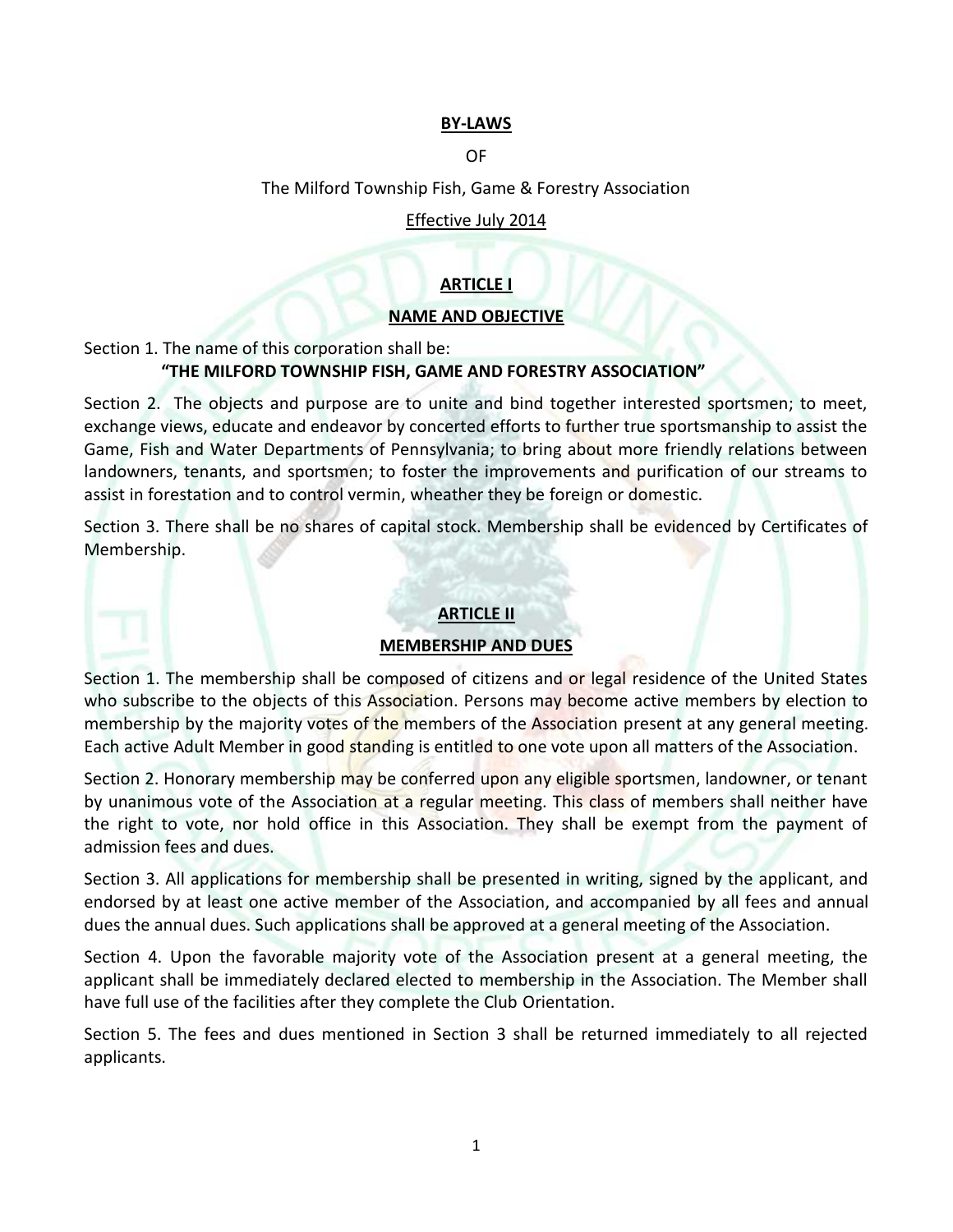Section 6. A member of this Association having been expelled for non-payment of dues may be reinstated by the regular procedure for new applicants, plus an initiation fee.

Section 7. The annual dues will be reviewed annually by May  $31<sup>st</sup>$  by the Board of Directors. If an increase or decrease is called for, it will be voted on by the membership of the Association in the month of August and shall be effective in the next membership year.

- a) The following items may be considered when considering dues cost, but are not limited to:
	- a. Fixed Expenses
		- i. Real estate taxes
		- ii. Insurance
		- iii. Cost of publications
		- iv. Utilities
		- v. Unexpected annual costs
- b) The Board of Directors will review and report on the dues no later than the July general meeting.
- c) The cost of the dues will be announced at the regular meeting during the months of September and October proceeding the new calendar year. Announcements will be made by the President, Treasurer, or Chairmen of the Board of Directors.
- d) Any changes to the dues will be published in the newsletter.
- e) Life membership to be bestowed on an adult member in good standing for meritorious service by a unanimous vote of the Board of Directors.
- f) The annual dues are payable during the months of November and December with a grace period extended through January 31 $^{\rm st}$ .
- g) All members who have not renewed by February  $1<sup>st</sup>$  will be dropped from the membership.
- h) Any member who has attained the age of 65, will upon request, be recognized as a Senior member. Senior members attaining the age of seventy-five (75) with five (5) years prior membership upon request will receive a free membership for life.

### **ARTICLE III**

### **OFFICERS AND DIRECTORS**

Section 1. The Officers of this Corporation shall be President, Vice President, Recording Secretary and Treasurer.

Section 2. **President:** It shall be the duty of the President to preside at all General Membership meetings of the Association. He shall appoint all permanent committees and such other committees as may from time to time be ordered by resolution adopted at any meeting of this Association.

Section 3. **Vice President**: In the absence of the President, the Vice President shall preside and perform all of the duties of the President.

Section 4. **Recording Secretary**: It shall be the duties of the Recording Secretary to attend all general meetings of the Association, to keep a separate and true record of the proceedings and to attend to all correspondence and club records and documents.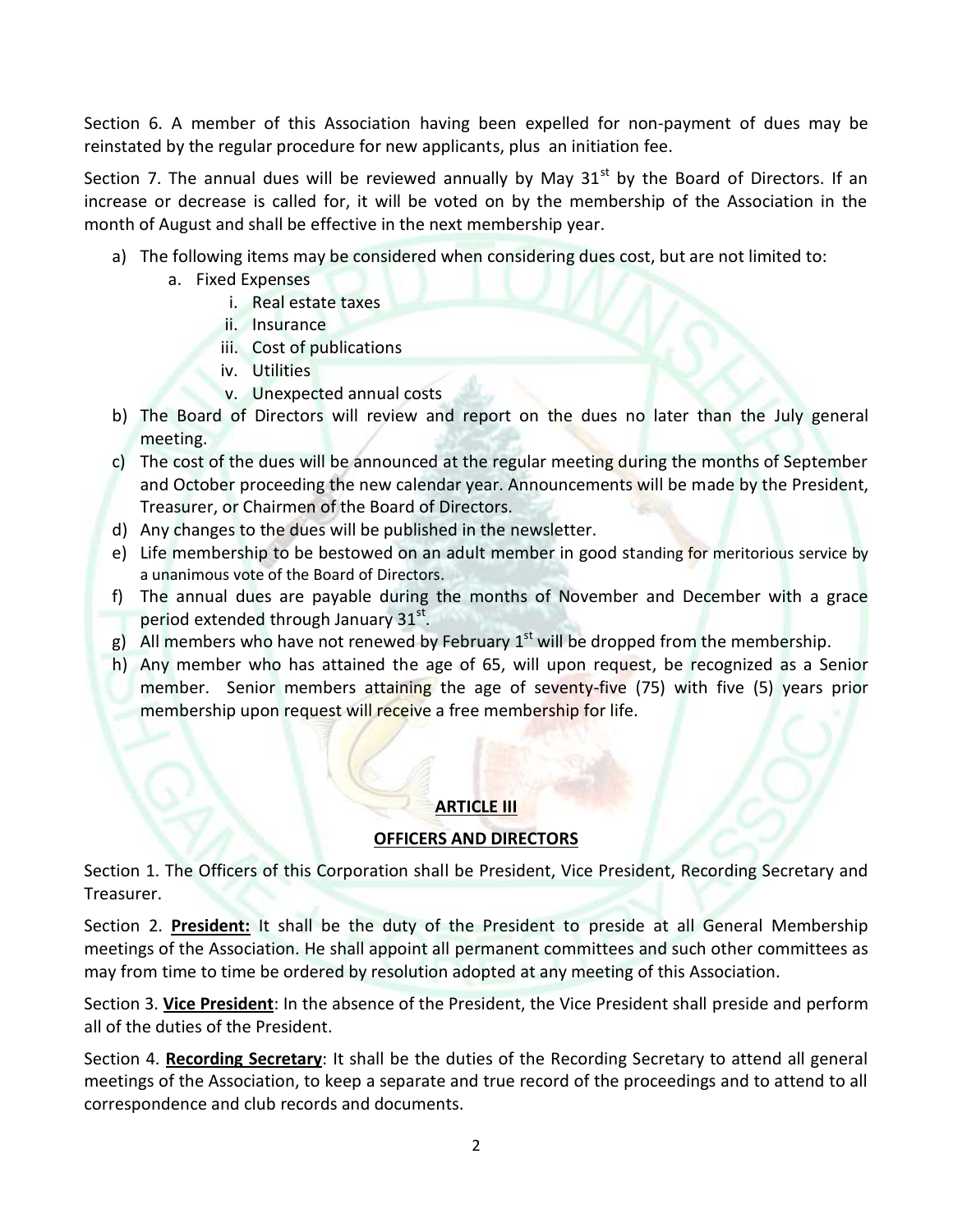Section 5. **Treasurer:** The Treasurer shall receive all Moneys belonging to the Association, keep correct account of all Moneys received by him on account of the Association, noting the date and sources form which received, and deposit the same in the local bank in the name of the "Milford Township Fish, Game and Forestry Association," to pay all bills approved by the Association. This shall not include utilities (telephone, heat & electric), taxes, loan payments, insurance, newsletter expense and postage which may be paid without the approval of the Association members. All checks must be countersigned by at least two (2) Officers of the Association, being the President, Vice-president, Secretary, Director, or Chairman of the board.

Section 6. **Directors**: The business and affairs of this corporation shall be managed by a Board of eight (8) Directors, four (4) being elected annually for a two-year term, It shall be the duty of the directors to guide and assist the Officers in the operation of the Association. They will ensure that all properties are kept in good repair at all times. The Directors will assume control of the real estate and other property of the Association. The Board of Directors shall hold monthly meetings. The Directors shall elect each year, at their January meeting, a chairman of the Board, who must have completed one (1) full year service as a Director. The Chairman's duties shall include running the Directors Meetings, taking of minutes of the Director's meeting, reporting on the same at the general monthly Association meeting. The first duty of the Chairman shall be to appoint a Vice Chairman from the board to act in the absence of the Chairman.

Section 7. The Board of Directors shall have the power to expend a sum of Moneys, not to exceed \$5000.00, in an emergency or for the benefit of the Association. The Committees shall have the right to expend an amount up to \$200.00 in an emergency or for the benefit of the Association. These expenditures must be reviewed by the members of the Association at the next general meeting.

Section 8. At the January Board of Directors meeting the directors will schedule a total of eight (8) Saturday or Sunday work-days for the coming year. This schedule must be published in the newsletter throughout the year. At least two (2) members of the Board of Directors or Officers must attend each of the scheduled work days.

# **ARTICLE IV**

## **COMMITTEES**

Section 1. **Permanent Committees:** The President shall, upon his election, as soon as conveniently possible, appoint the following permanent committees: Membership, Game, Refreshment, Archery, Fish, Forestry, Entertainment, Public Relations, Pistol Range, Rifle Range, Shoot, Grounds, Newsletter, and Pennsylvania Hunters Education. The President may appoint as many members to each of the said committees as he shall deem desirable.

Section 2. **Other Committees:** The President shall, from time to time, when so ordered by resolution adopted at any meeting of the Association, appoint other committees for special purposes, unless such resolution shall otherwise direct.

Section 3. **Duties of the Membership Committee:** The duties of the Membership Committee shall be to bring into membership of the said Association all desirable individuals who are interested in the activities of the Association, and who could add to or improve the purpose of the said Association.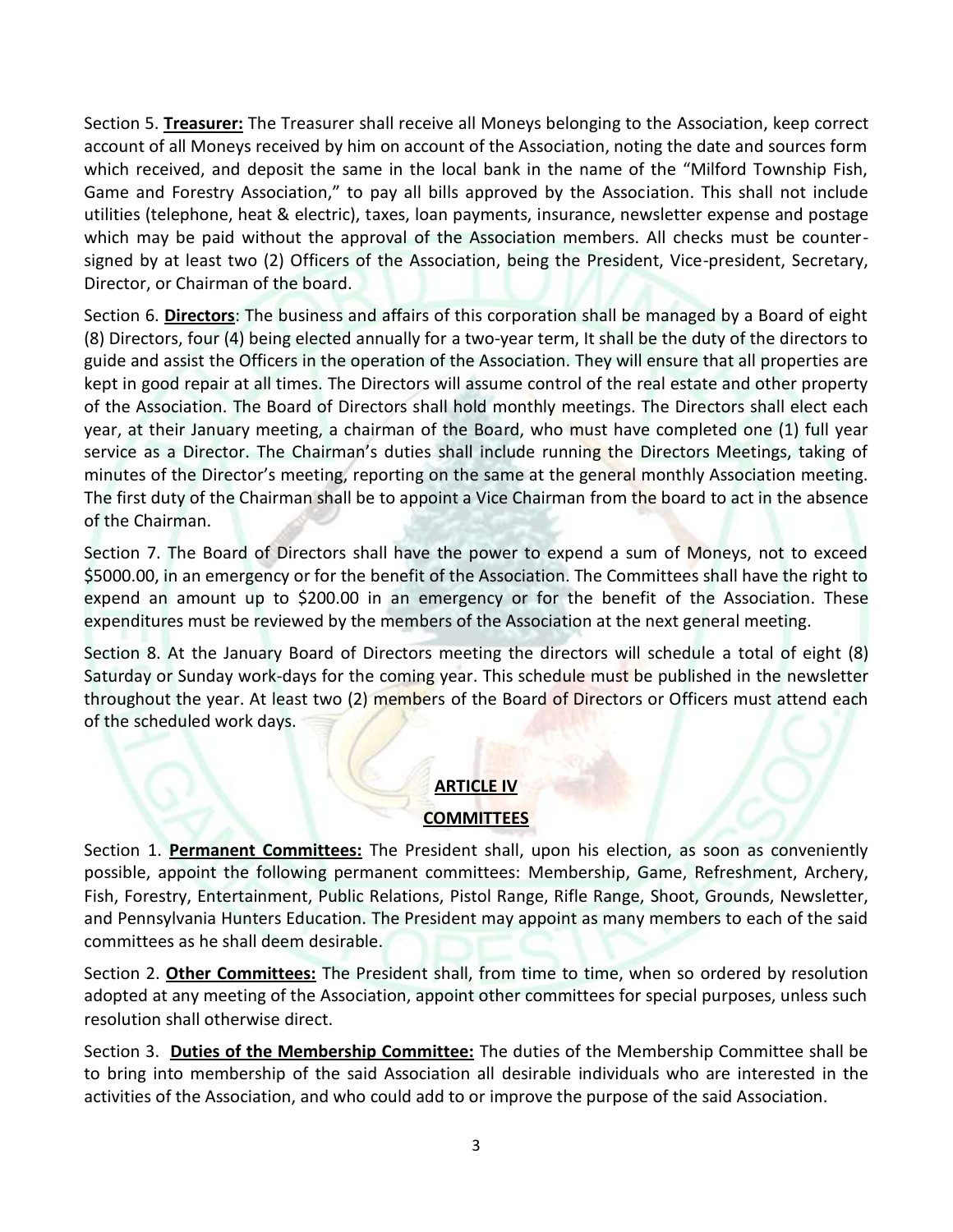- 1. Membership renewals In the months of November, December and January, collect renewals and fees. Report at General Membership meetings.
- 2. New members Accepting applications, performing interviews, and collecting fees.
- 3. Orientation Orientating new members to the club rules and grounds.

Section 4**. Duties of the Game Committee**: To investigate game conditions throughout the territory covered by the Association and report the findings to the Association; also to be in charge of all game propagation, the obtaining of good food and distribution of the same when conditions necessitate.

Section 5. **Duties of Refreshment Committee:** To oversee the operation of the kitchen. Maintain all supplies and cleanliness. Provide snacks/food and refreshments at general meetings and work with all other Committees if requested. Make a financial report at monthly meetings.

Section 6. **Duties of Archery Committee:** To oversee the operation of the Archery Courses, maintain its trails and back stops for the benefit of the members of the Association. To maintain and purchase the Targets, '3D; or otherwise. To hold public shoots and promote functions for the Membership.

Section 7. **Duties of the Fish Committee:** To take a survey of conditions throughout the territory covered by the Association and report the same to the Association; to have charge of all fish propagation, control of stream pollution and stream improvement, and feeding of fish when necessary. The Fish Committee shall also provide and organize events, such as the Fish Rodeo, during the year for the good and welfare of the membership.

Section 8. **Duties of the Forestry Committee**: To investigate forest conditions of the Association; to be instrumental in any reforestation program which may improve game, fish or stream conditions. The Forestry Committee shall also be in control of the removal of any trees on the property and the sale of fire wood for the good of the Association.

Section 9. **Duties of the Entertainment Committee:** The duties of the Entertainment Committee shall be to provide at any regular or special meetings, such entertainment pertaining to the purpose of the Association, or which may interest the Association members and may work with the Refreshment Committee to provide suitable refreshments if desired. The Entertainment Committee shall also provide and organize events during the year for the good and welfare of the Membership.

Section 10. **Duties of Public Relations Committee**: To investigate field conditions pertaining to property owners to such extent as will promote mutual cooperation and good fellowship between sportsmen, property ownership and tenants; and to cooperate with the entertainment and refreshment committees to accomplish this end. The Public Relations shall also be responsible for advertising of events and the promotion of Membership in the Association.

Section 11. **Pistol Range Committee:** To oversee the fifty (50) yard range for the benefit of the Membership. To hold and promote functions during the year for the membership.

Section 12: **Rifle Range Committee:** To oversee the 100-yard range for the benefit of the Membership. To hold and promote functions during the year for the membership

Section 13. **Duties of the Shoot Committee:** To oversee all shoots for the benefit of the members of the Association. To hold Public Shoots. To maintain and purchase supplies for the shoots. To hold and promote function for the Membership.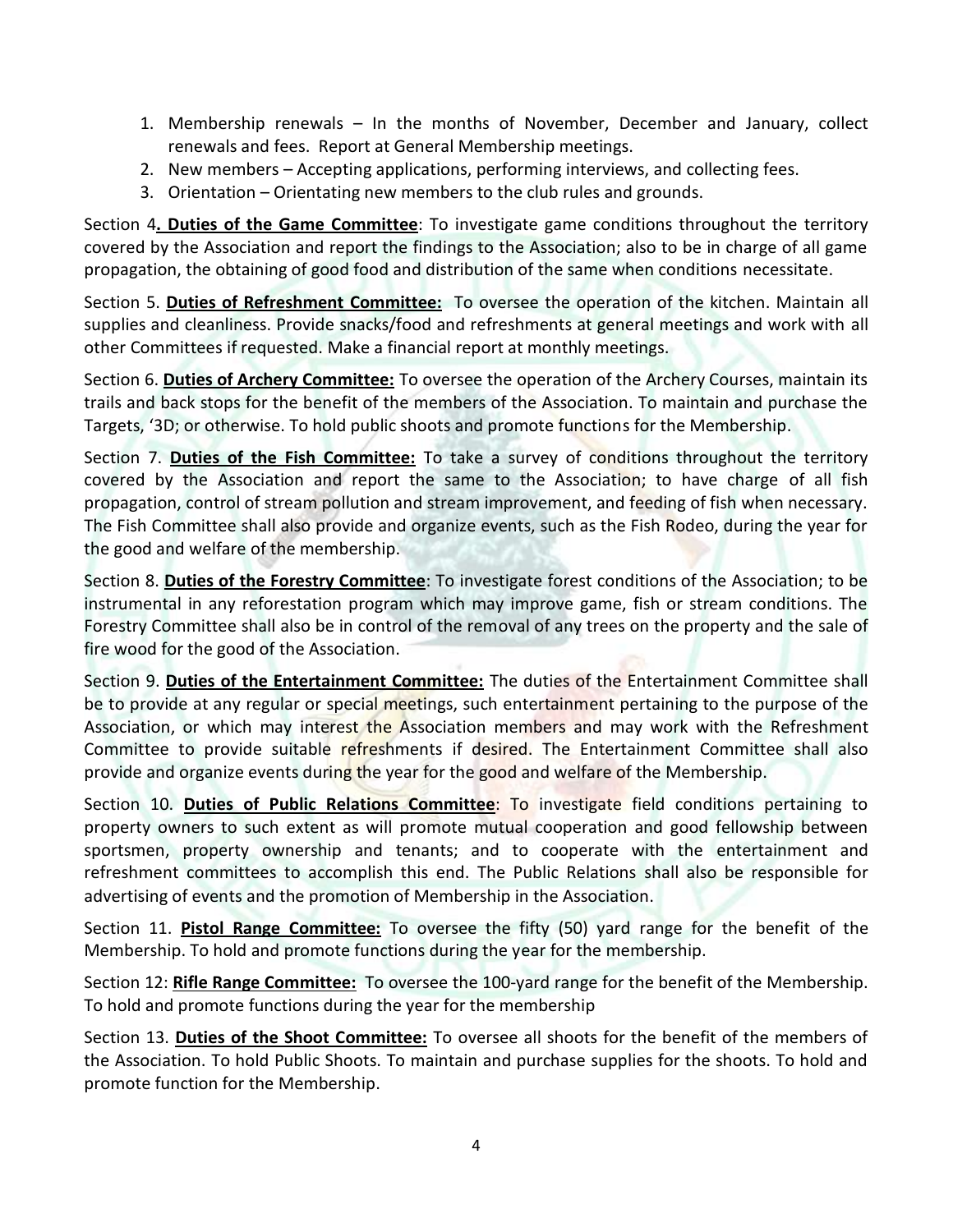Section 14. **Grounds Committee:** To oversee all the grounds, keeping them in good condition, mowing and trimming of all the grass and shrubs.

Section 15. **Newsletter Committee:** To provide a publication to be made available to the Membership.

Section 16. **Duties of PA Hunter, Trapper, Education Committee**: To hold at least one (1) Hunter Trapper Course, in a manner set forth by the PA Game commission, (open to the public) per year.

Section 17**. Duties of All Committees**: That each committee hold two (2) meetings in each calendar year, reporting and documenting such outcomes at general meetings to foster the safety and wellbeing of the Association. Committee Chairpersons shall present all pertinent material to their successor to maintain continuity.

# **ARTICLE V**

# **ELECTION OF OFFICERS AND DIRECTORS**

Section 1. Officers and Directors are to be nominated at the general November and December meetings. The election shall take place at the general December meeting. Officers may succeed themselves if duly elected by the Association members. When there is only one person running for any position on the ballot they may be elected by unanimous consent of the Membership present at the December meeting.

Section 2. When an election by ballot is required, the presiding officer shall appoint a judge and two members in good standing, to act as tellers to assist in conducting the election in a fair and impartial manner.

Section 3. Only regular members in good standing shall receive ballots to vote.

Section 4. A majority of all votes cast is necessary for an election. If there are a number of candidates, none of whom have received the necessary number of votes, the three candidates receiving the highest number of votes shall be elected and the balloting continues; the lowest candidate at each succeeding ballot to be dropped until an election is had.

Section 5. In the event of any elected office becoming vacant by death, resignation, or otherwise, it shall be the duty of the presiding Officer at the following meeting to announce the existence of such vacancy, where upon an election shall be held forthwith.

# **ARTICLE VI**

## **MEETINGS**

Section 1. General meetings of the membership shall be held on the second Tuesday of each month, at the Clubhouse. Any temporary change of either date or place must be given to the Membership in writing, at least five (5) days prior to the date or place of change. The newsletter would be considered written notice. Any permanent change of date or place requires an amendment to the By-Laws.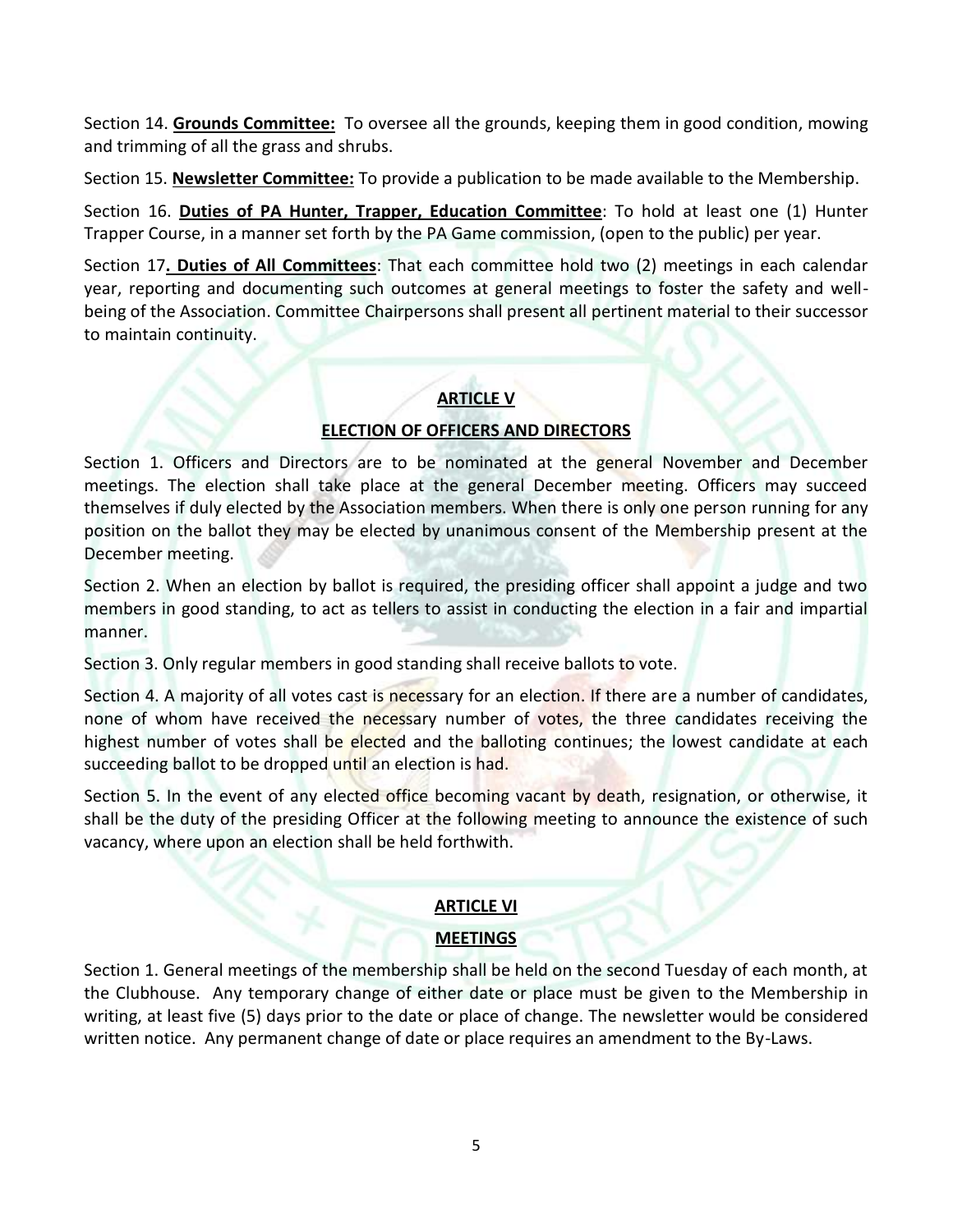Section 2. Special meetings may be called at any time by the President. A special meeting must be called by the President, or if a written request is made for one by at least 20 percent of the current members.

Section 3. In case a special meeting is called, written notice must be given to all current members at least five days prior to the meeting. The notice must state the time, place and purpose for which the meeting is called. The monthly bulletin will be considered written notice.

Section 4. Ten (10) members in good standing shall constitute a quorum for the transaction of business at any general or special meeting of the membership.

Section 4(a). Five (5) Board members in good standing shall constitute a quorum for the transaction of business at any Board meeting.

Section 5. A majority of the members of each committee shall constitute a quorum for committee meetings.

Section 6. An Annual Meeting of the Association is required in the operation of a Corporation. The Annual Meeting shall be held on the second Tuesday of November in each calendar year or at another date during the year, as so designed by the Association.

Section 7. Committee meetings shall be held at the discretion of their Chairman.

Section 8. Before any question can be debated by the members in a meeting assembled, it must be moved and seconded from the floor and stated by the President who will then call for remarks.

Section 9. After a motion is stated by the President, it shall be deemed in Possession of the Association, but may be withdrawn by the mover before an amendment is made or the vote taken. No motion shall be debated unless seconded; when it is seconded it shall be stated by the President.

Section 10. No member, while another is speaking shall hold any private conversation or pass between him and the chair.

Section 11. A member called to order by the President, shall immediately take his seat, unless permitted to explain.

Section 12. All decisions of the presiding officer shall be conclusive unless reversed on appeal to the Association.

Section 13. No member without special permission of the presiding officer, shall speak more than twice on the general question or more than once until every member desiring the floor shall have spoken.

Section 14. In all cases where there is an order, resolution or motion, it shall be entered on the minutes; also the name of the mover and the seconded shall be entered thereon.

Section 15. Any member may change his vote after the yea and nays have been taken, and before the vote is announced, but no member is permitted to change his vote after a decision is announced by the chair.

Section 16. Any controversial subject on which action was taken at a previous meeting cannot be brought up again for discussion unless approved by a two-third majority of the active members present.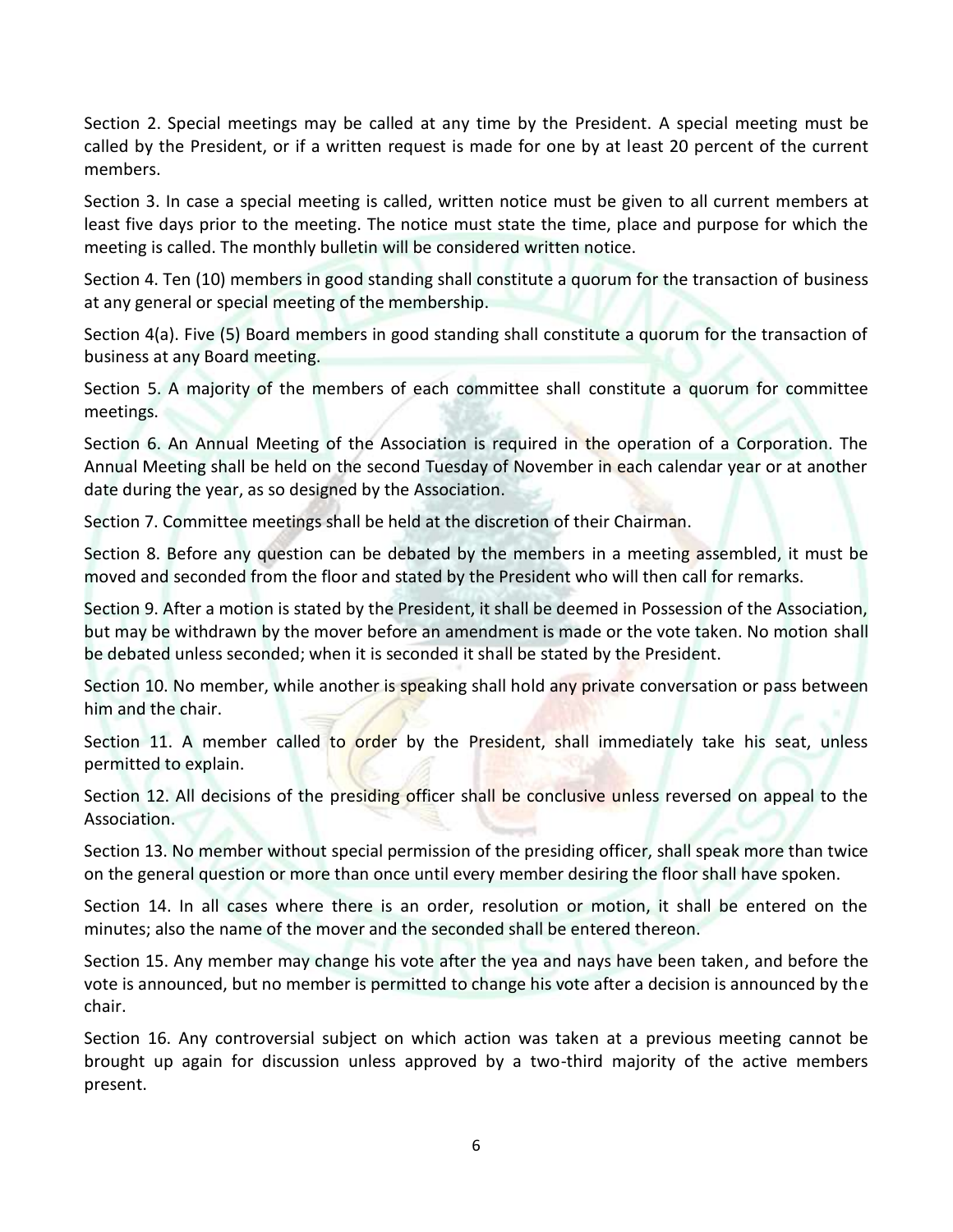Section 17. Each active member in good standing is entitled to one vote on all matters of the Association.

Section 18. The Board of Directors can terminate or suspect the membership and or can decline to renew said for a term or period of time to be determined by Directors for any of the following reasons.

- 1. Destruction or theft of club property.
- 2. Violation of club rules or regulations.
- 3. Violation of any State, Fish or Game laws, rules, regulations

# **ARTICLE VII**

# **ORDER OF BUSINESS**

Section 1. The order of business at general meetings of the membership shall be as follows.

- 1. Roll Call of Officers and Directors
- 2. Reading of minutes
	- a. Last General Meeting
	- b. Last Director's meeting
- 3. Report of Officers
	- a. Secretary
	- b. Vice president
	- c. President
	- d. Treasurer
		- i. Payment of Bills
		- ii. Treasurer's report
- 4. Report of Committees
	- a. Membership Committee
		- i. New membership
	- b. Game Committee
	- c. Refreshment
	- d. Archery
	- e. Fish
	- f. Forestry
	- g. Entertainment
	- h. Public Relations
	- i. Pistol Range
	- j. Rifle Range
	- k. Shoot
	- l. Grounds
	- m. Newsletter
	- n. PA Hunters Education
- 5. Written communications
- 6. Unfinished business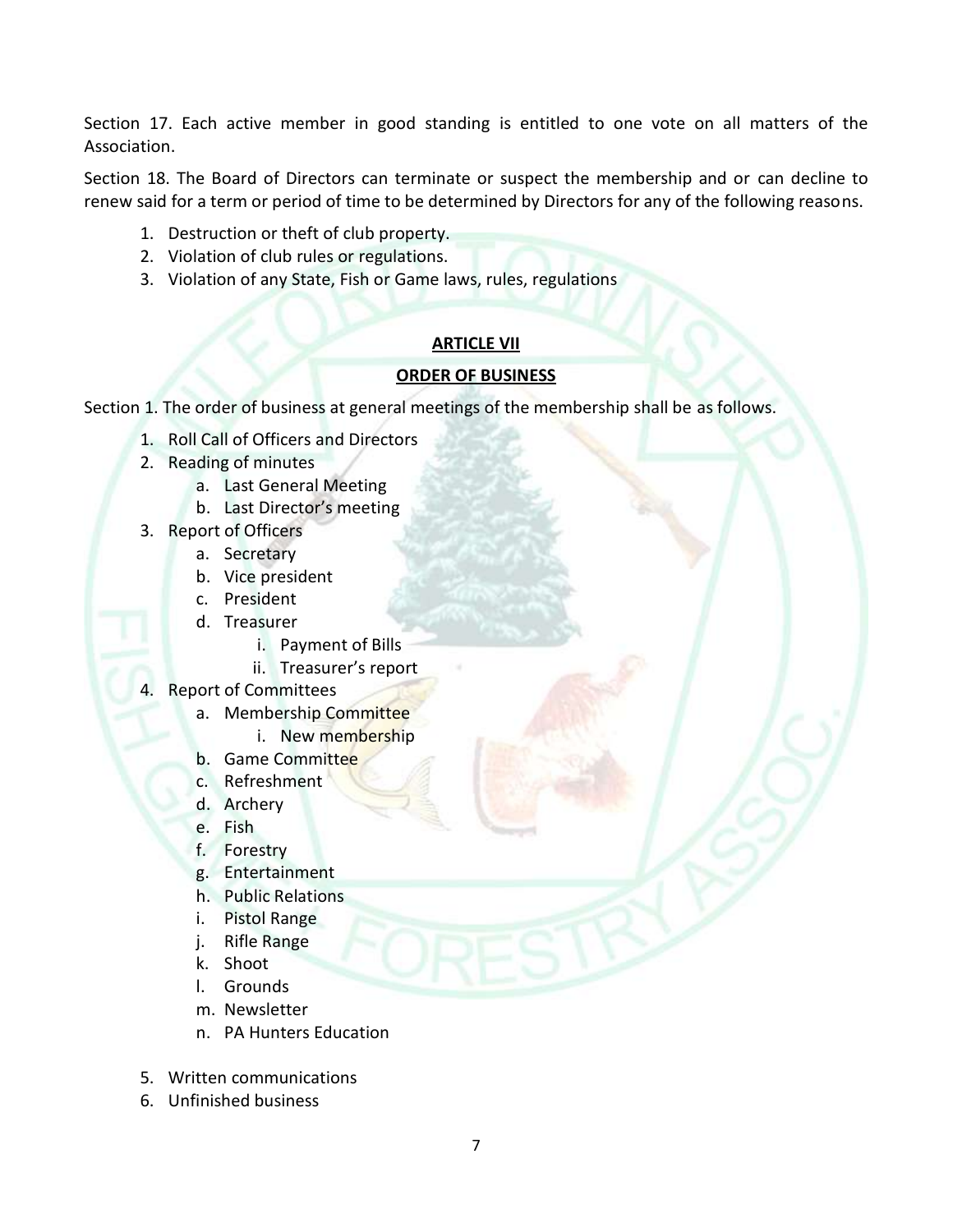- 7. New business
- 8. Nomination of Officers (November/December meeting)
- 9. Appointment of Officers (December election)
- 10. Good of the association
- 11. Drawings (raffles)
- 12. Adjournment

Section 2. At special meetings only the business for which the meeting is called shall be considered.

## **ARTICLE VIII**

## **SPECIAL PROVISIONS - BY-LAWS CHANGE**

Section 1. Any change concerning Articles in the Charter and/or By-Laws must be approved by a majority of the Board of Directors and Officers. The changes will then be debated on the floor of the regular meeting for two consecutive meetings. A notice of the debate shall appear in the newsletter each of those months. The changes shall also have been published in the Associations monthly bulletin for the two months during which it shall be debated.

Section 2. The finalized version of the Charter and/or By-Laws change shall then be read at the Third meeting. A vote will take place at the Third meeting when it is read and published.

## **ARTICLE IX**

## **SPECIAL PROVISIONS – CLUB DOCUMENTS**

Section 1. Any officer or member holding property or records of the Assocation, shall upon the written request of the Board of Directors, turn over all such property and records immediately.

# **ARTICLE X**

## **SPECIAL PROVISIONS – EXPULSION**

Section 1. Any Officer or Director who does not perform his duties shall have a hearing by the Board of Directors and if found guilty shall be brought up for a vote for suspension of duties by the Board of Directors at the next meeting of the Association.

Section 2. Any member whose conduct is in violation of the By-Laws of this Association, or whose behavior is improper or prejudicial to the interest of the Association, may be suspended or expelled from the Association by a vote of the majority of the Board of Directors.

Section 3. Any officer missing three consecutive general meetings or any Director missing three consecutive directors meetings, must present a valid reason for their absences. If reasons are not considered valid by majority of the Board of Directors, that Officer or Director will be required to resign their position.